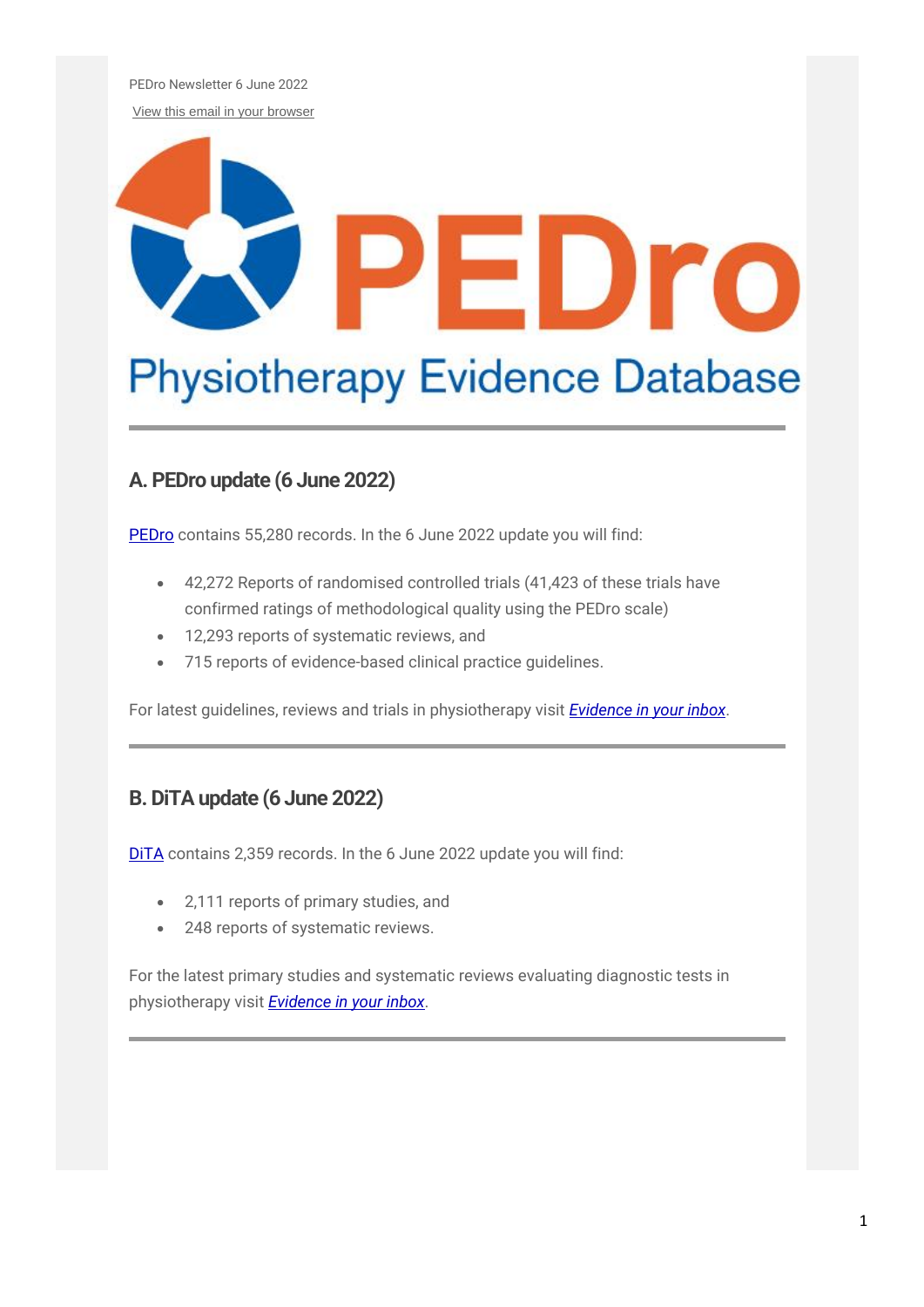#### **C. PEDro now contains 55,000+ reports of trials, reviews and guidelines**

We are pleased to announce that PEDro has just achieved a new milestone. There are now 55,000+ reports of trials, reviews and guidelines indexed on PEDro.



#### **D. #PEDroTacklesBarriers to evidence-based physiotherapy: Lack of time**

Lack of time is the most common barrier to evidence-based physiotherapy. Many factors contribute to this, including a high workload, competing priorities, efficiency in all 5 steps of evidence-based physiotherapy [\(Ask, Acquire, Appraise, Apply, Assess\)](https://dx.doi.org/10.1001/jamanetworkopen.2018.0281), lacking resources, lacking confidence, and being overwhelmed by the amount of evidence and the process of changing practice.

[Ten clinicians](https://www.youtube.com/watch?v=qKqViqCDt8U) share some strategies they use to tackle the barrier of lack of time in the #PEDroTacklesBarriers to evidence-based physiotherapy campaign.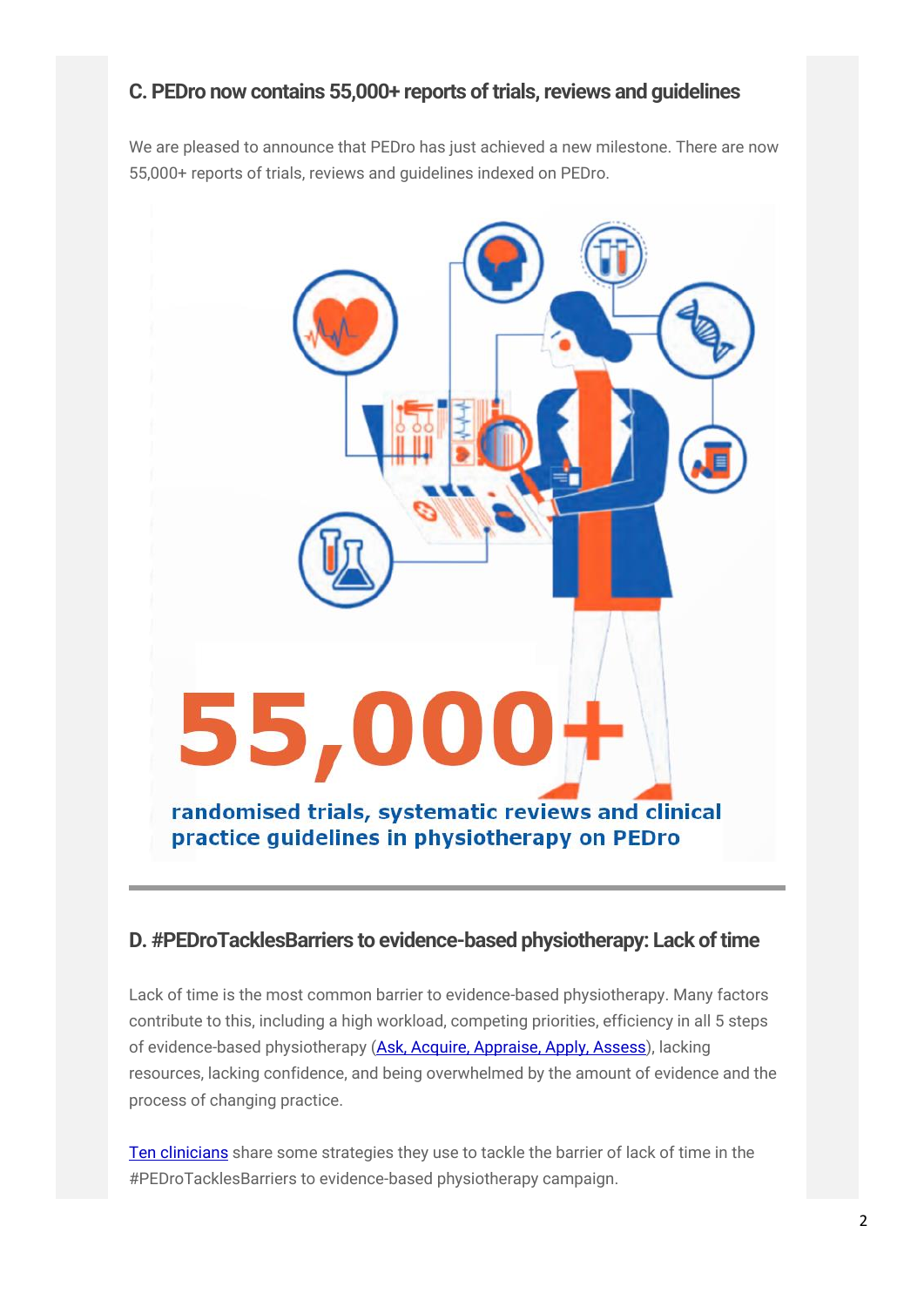

**Nosipho Zumana Mtotoba** *Mafikeng Provincial Hospital, South Africa*

Nosipho emphasises quality over quantity. She says that "everybody in life does not have time, but we try to accommodate and do what we can within the time that we are given."

#### **Kate Scrivener**

*Concentric Rehabilitation Centre, Australia*

A key strategy to tackle the time barrier suggested by Kate is to use synthesised research. Kate says "guidelines provide the most important evidence for clinical practice" and that "systematic reviews have the potential to be strong enough to change what we do in clinical practice."

#### **Nicolas Draheim**

*Movement Solutions, Australia*

Nick suggests making evidence part of your staff meetings by "identifying areas that the team need to develop knowledge and skills in and task staff with bringing relevant high-quality clinical research to the meeting".

#### **Michele Marelli**

*Università degli Studi del Molise, Italy*

Michele dedicates time to reading new articles. He says that "specialising in specific fields in musculoskeletal care" has also helped him tackle the time barrier.

**Daniel Treacy** *South Eastern Sydney Local Health District, Australia*

Daniel suggests a journal club that is focused on a practice or question over a period of time will facilitate implementation. Daniel emphasises "that, in addition to reading relevant research, journal clubs should include planning and testing how the new practices are implemented in the clinic's busy work schedule."





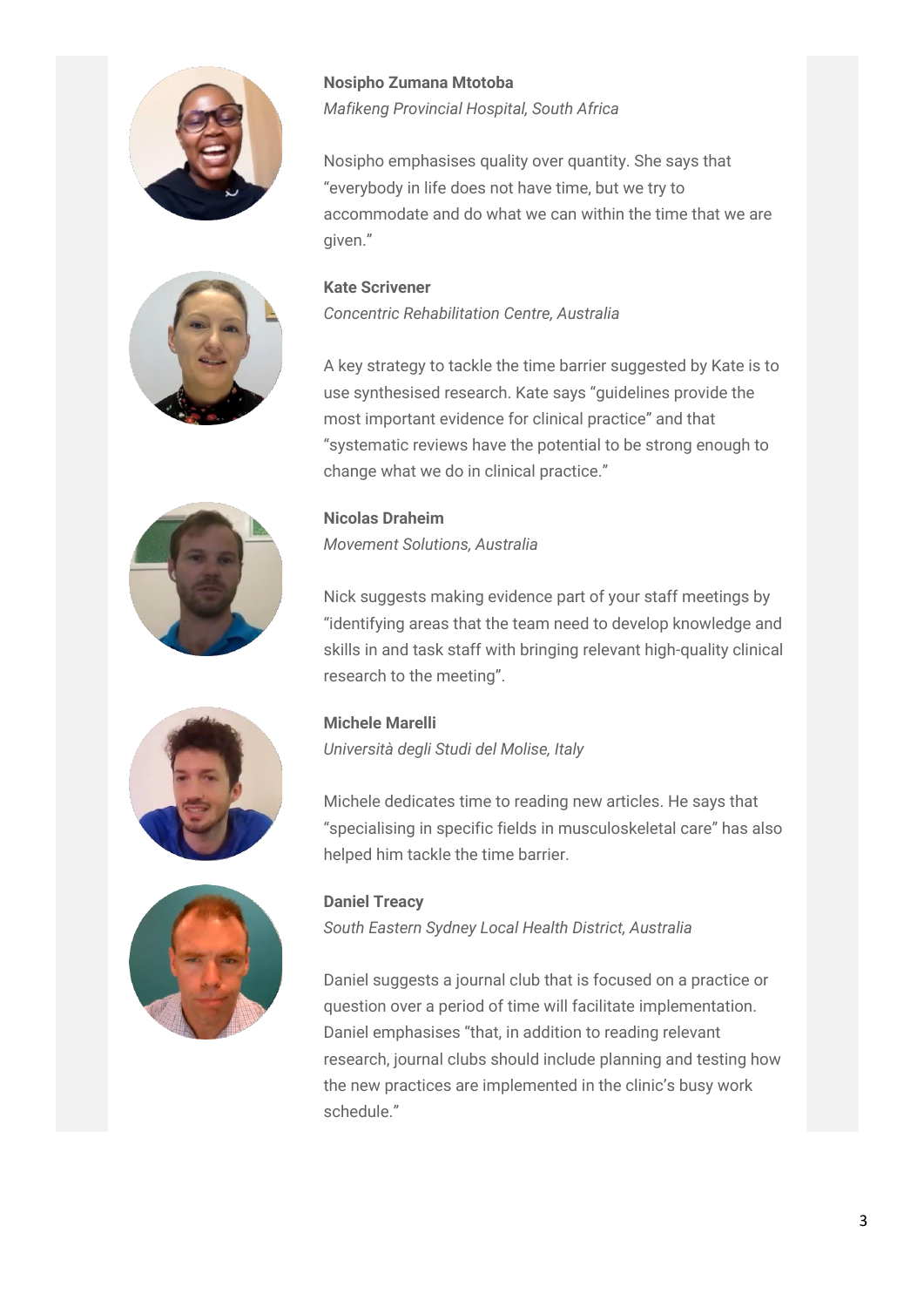









#### **Nehal Shah**

*Bhopal Memorial Hospital and Research Centre, Bhopal, India*

Being in a routine of reading articles has made Nehal more efficient. Every morning she puts an article in her pocket so that it is on hand when she has some spare time.

**Govinda Nepal** *Kathmandu University Hospital, Nepal*

Like many physiotherapists, Govinda has a long commute to work. He uses this travel time to read high-quality research.

#### **Yvette Black**

*Bloomfield Hospital, Orange Health Service, Australia*

A mentor once said to Yvette "it's not that you don't have time, you need to reframe it and make time." She suggests using your diary to make considering evidence a normal part of your routine.

#### **Sean Kaplan**

*Home visiting physiotherapist, South Africa*

Sean seeks to "know what you don't know." You can collaborate with colleagues or friends to take action on this using relevant evidence.

**Laura Crowe-Owen** *Therapy for Life, Australia*

Laura provides some great tips for the strategic use of social media. Suggestions include "following researchers who produce meaningful articles, rather than the loudest person in the room, and always read the articles."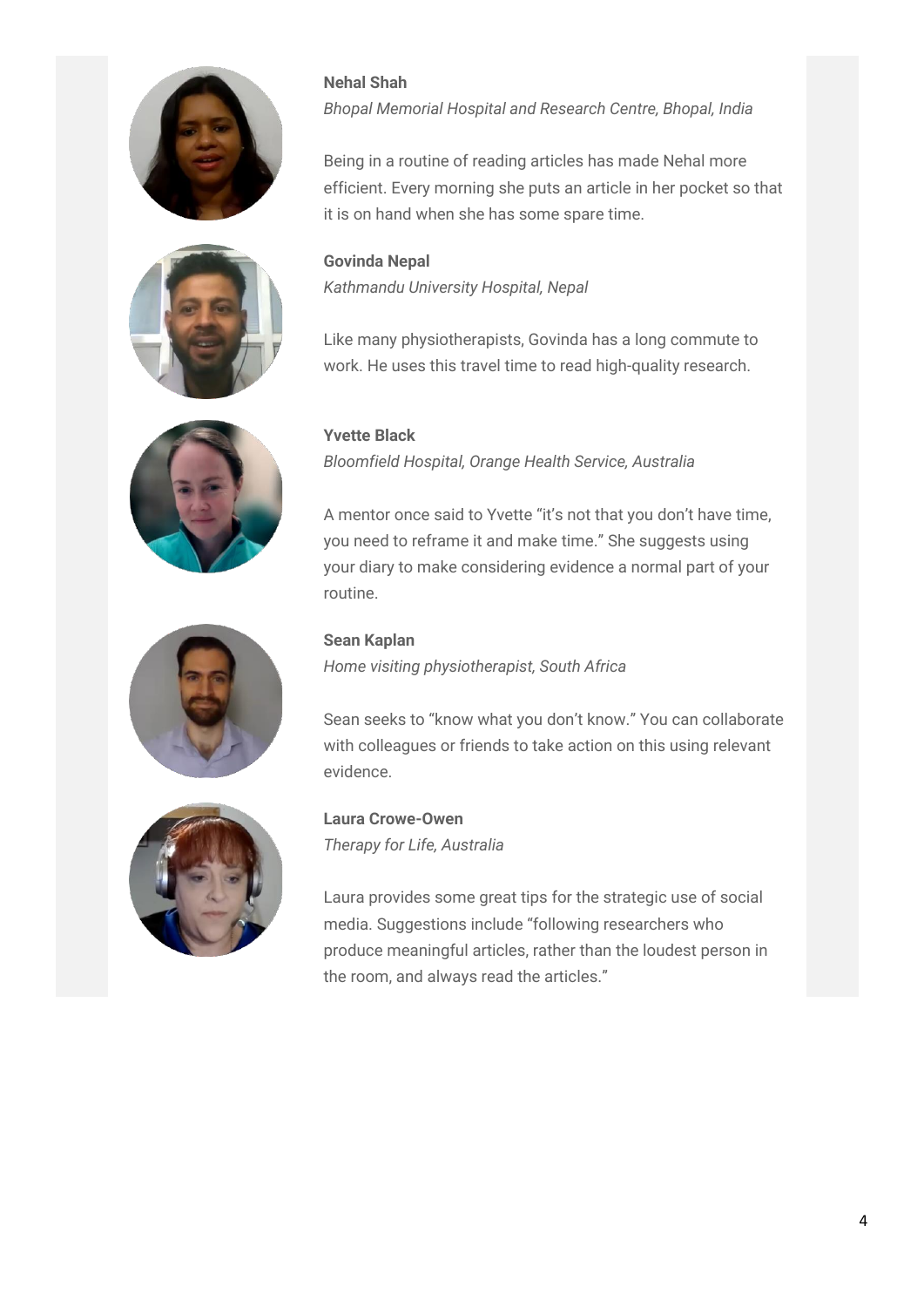

More strategies to tackle the barrier of time will be released in July 2022.

Please join us in the 'PEDroTacklesBarriers to evidence-based physiotherapy' campaign to help tackle the biggest barriers to evidence-based physiotherapy. You can follow the campaign via the [PEDro website,](https://pedro.org.au/english/learn/pedrotacklesbarriers/) [blog,](https://pedro.org.au/category/english/pedrotacklesbarriers/) [Twitter](https://twitter.com/PEDro_database) or [Facebook.](https://www.facebook.com/PhysiotherapyEvidenceDatabase.PEDro)

# **E. Infographic for systematic review found that surgical stabilisation for a first-time anterior shoulder dislocation reduces the risk of recurrent instability and need for future surgery compared to sling immobilisation**

Last month we summarised the [systematic review by Belk et al.](https://pedro.org.au/english/systematic-review-found-that-surgical-stabilisation-for-a-first-time-anterior-shoulder-dislocation-reduces-the-risk-of-recurrent-instability-and-need-for-a-future-surgery-compared-to-sling-immobilis-2/) The review concluded that surgical stabilisation for a first-time anterior shoulder dislocation reduces the risk of recurrent instability and need for future surgery compared to sling immobilisation. But it is uncertain whether surgical stabilisation is superior to non-operative management for improving shoulder function and range of motion.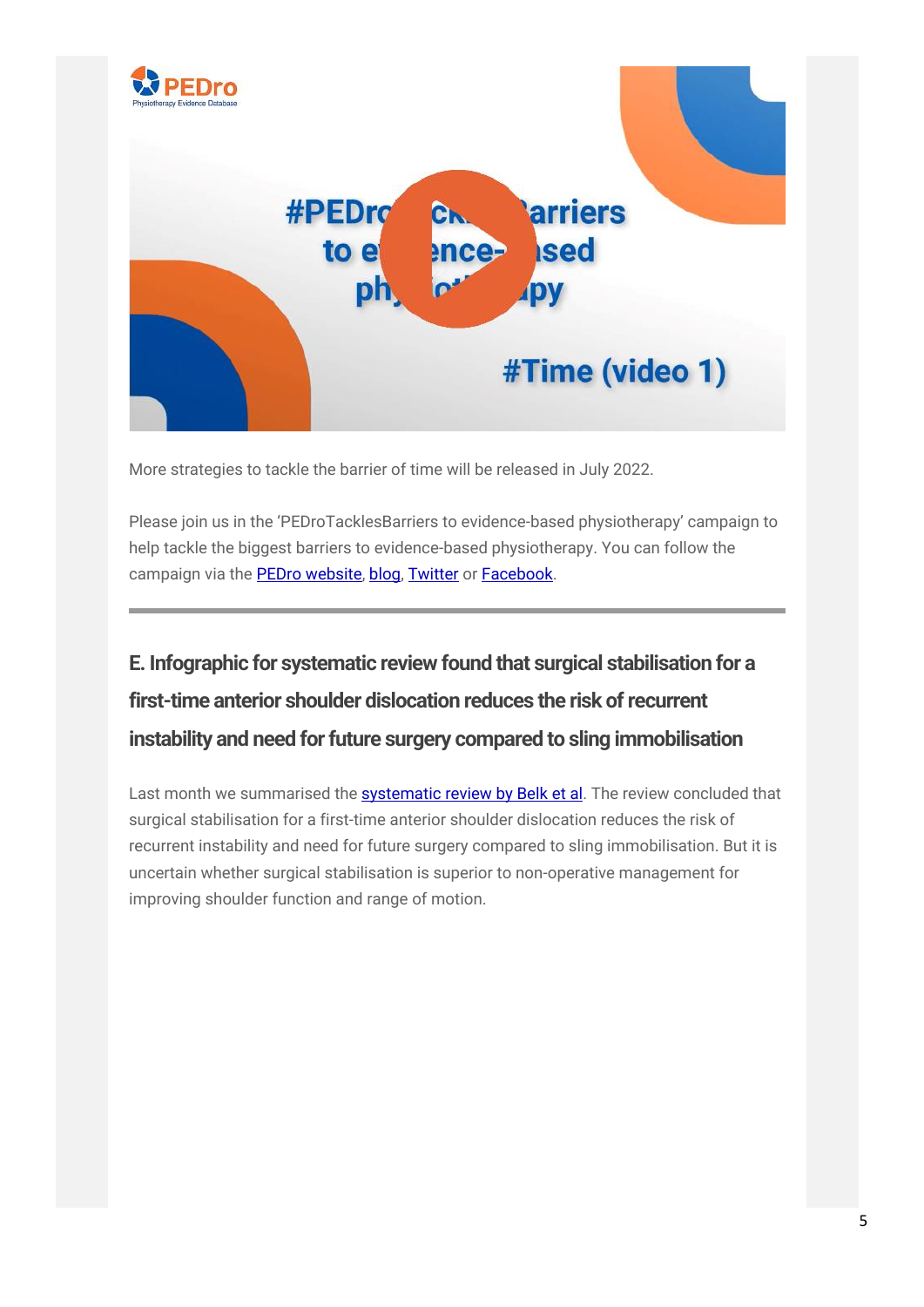Some findings are included in this infographic.



Belk JW, et al. Shoulder stabilization versus immobilization for first-time anterior shoulder dislocation: a systematic review and meta-analysis of level 1 randomized controlled trials. *Am J Sports Med* 2022 Feb 11:Epub ahead of print.

#### [Read more on PEDro.](https://search.pedro.org.au/search-results/record-detail/68626)

# **F. Systematic review found that exercise interventions improve muscle quality in older adults**

Muscle quality maintenance or improvement is important for older adults to preserve or enhance physical function and metabolic health. There is conflicting evidence on whether exercise interventions improve morphological muscle quality (structure) and neuromuscular muscle quality (strength) in older adults. Further it is unclear which characteristics of exercise and for which populations, lead to greatest change in muscle quality. This systematic review aimed to estimate the effects of exercise interventions compared to non-active control on muscle quality in older adults.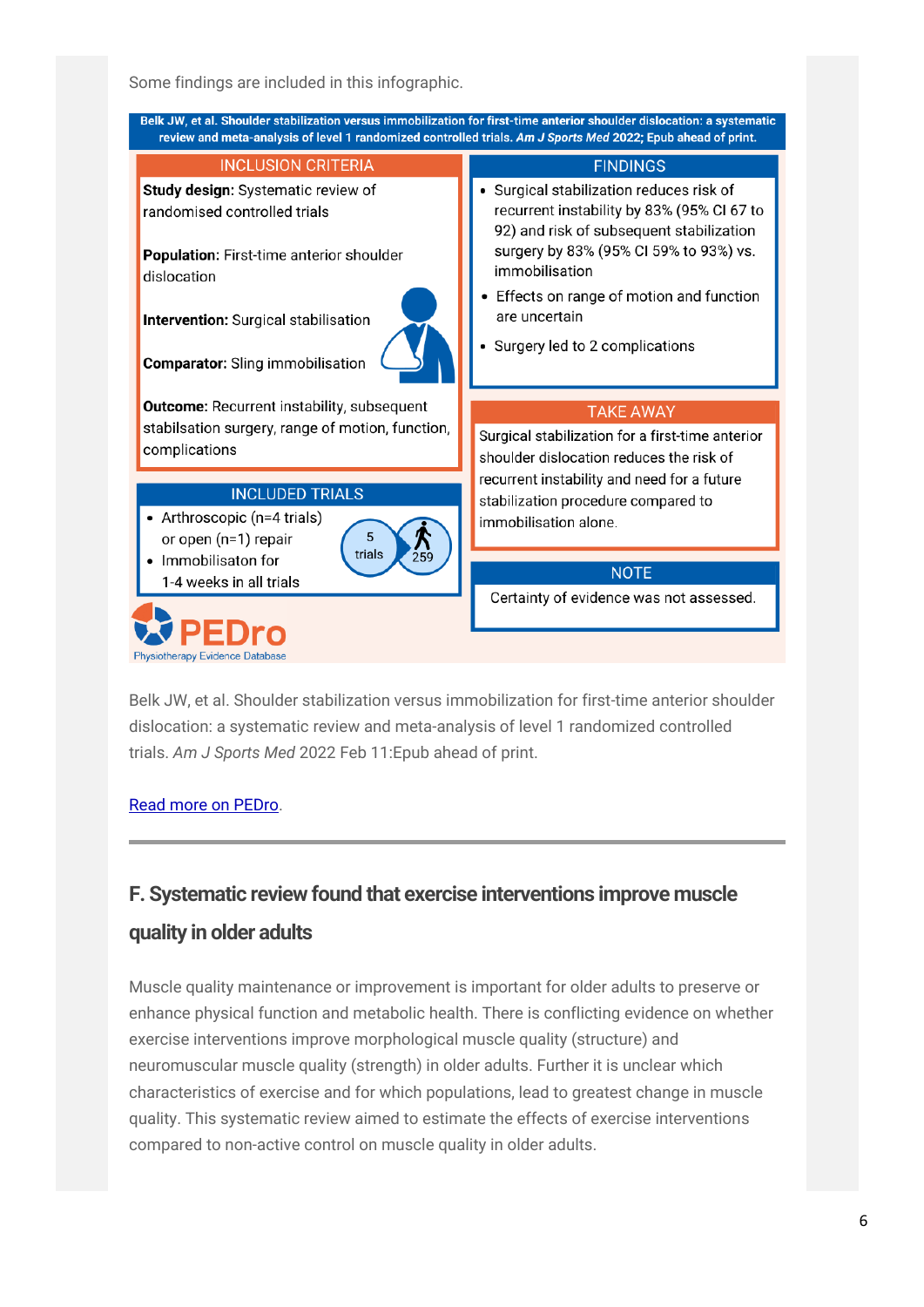A protocol that was specified a priori guided the methods. Sensitive searches performed in six databases, three grey literature databases, and citation tracking were used to identify randomised controlled trials that were published in English, Portuguese or Spanish. Participants were older adults (≥60 years) without a chronic condition. Interventions were supervised or unsupervised exercise interventions combined or not with nutritional programs. The comparators were mostly non-active interventions, but also included light physical activity (stretching or walking) or an educational control. The primary outcomes were morphological and neuromuscular muscle quality outcomes of the lower limb.

Two independent reviewers selected trials for inclusion, evaluated risk of bias and extracted data. Any disagreements were resolved by consensus discussions or by a third reviewer. Risk of bias was evaluated using the Cochrane risk of bias tool. Certainty of evidence was not evaluated. Meta-analysis was used to pool the included trials to calculate standardised mean differences and 95% confidence intervals (CI). Six subgroup analyses were conducted when data was available; (1) older adults subgroups (e.g., physically healthy, obese, mobility-limited, sarcopenic, frail); (2) exercise delivery modes (e.g., supervised vs. unsupervised exercise programs); (3) intervention modalities (e.g., resistance exercise, aerobic exercise, combined resistance and aerobic exercise, waterbased exercise prescription, exercise plus nutritional supplementation); (4) outcomes assessment (e.g., muscle echo intensity, intermuscular adipose tissue); (5) thigh versus calf muscle outcomes (or knee extensors vs. plantar flexors); and (6) based on risk of bias assessment.

21 trials (973 participants) were included in the meta-analyses. Participants had a median age of 70 years (IQR 67-75), were women (n=651, 67%), had a BMI of 27.5 kg/m2 (IQR 25.5–28.4). Most trials (n=15, 71%) included physically healthy older adults and compared to non-active intervention groups (n=12, 57%). Compared to control, participants in the exercise groups had a small improvement in morphological muscle quality (SMD 0.32; 95% CI 0.13 to 0.51; 10 trials; 387 participants) at follow-up. Compared to control, participants in the exercise groups had a small improvement in neuromuscular muscle quality (SMD 0.49; 95% CI 0.29 to 0.69; 13 trials; 482 participants) at follow-up. Both results varied when investigated in subgroup analyses.

Exercise interventions provide small improvements in both morphological and neuromuscular muscle quality compared to control. It is unclear whether these improvements in muscle quality translate to meaningful changes in patient relevant outcomes.

#### [Read more on PEDro.](https://search.pedro.org.au/search-results/record-detail/68795%C2%A0)

Radaelli, R., Taaffe, D.R., Newton, R.U. et al. Exercise effects on muscle quality in older adults: a systematic review and meta-analysis. *Sci Rep* 11, 21085 (2021). <https://doi.org/10.1038/s41598-021-00600-3>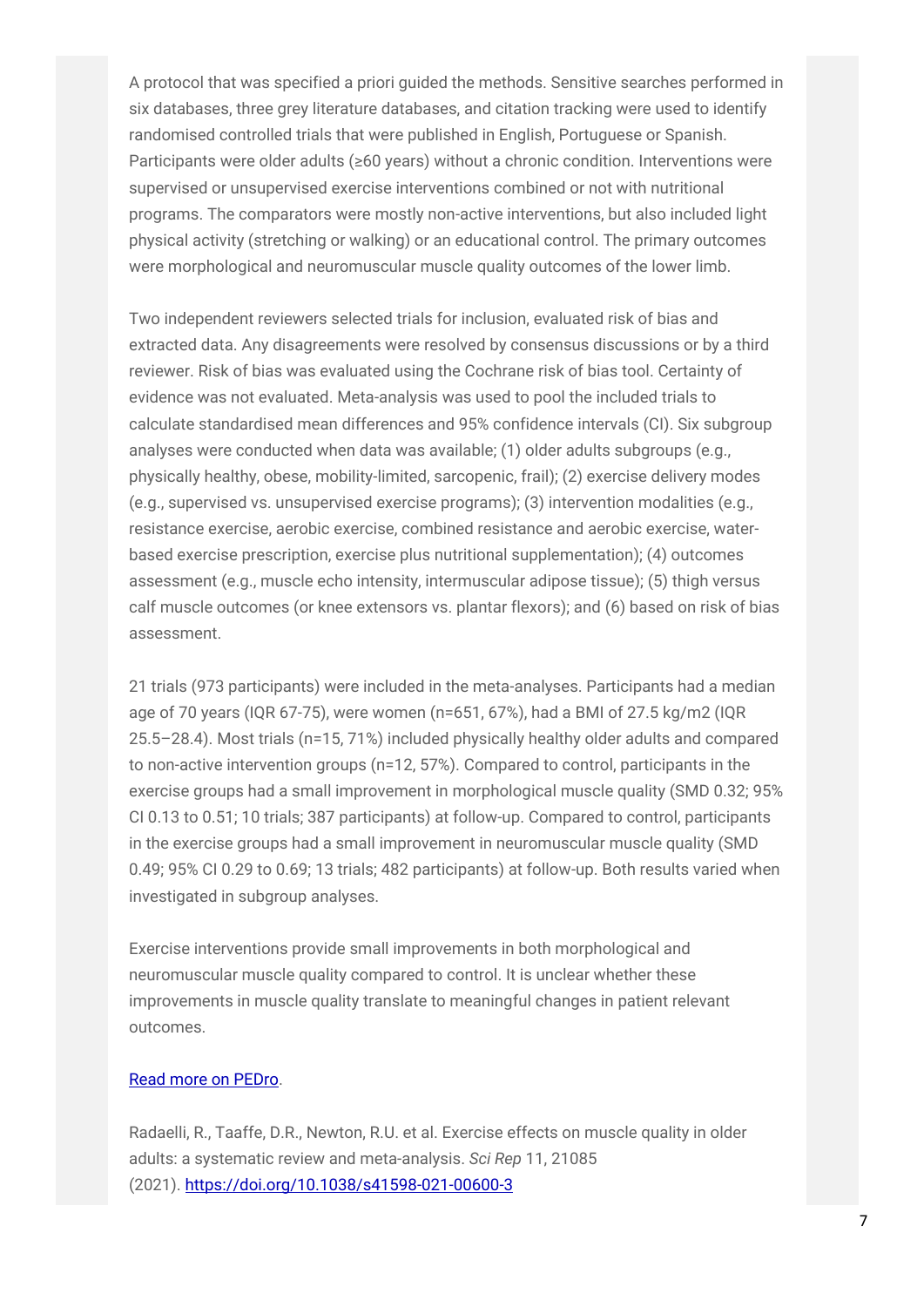# **G. You Ask #PEDroAnswers campaign helps physiotherapists improve their skills in searching for high-quality research**

Evidence-based practice enables optimal patient care through the application of highquality research. Searching for high-quality research to answer clinical questions is a fundamental skill in the implementation of evidence-based physiotherapy. In 2021 PEDro ran a campaign called "You Ask #PEDroAnswers" to help physiotherapists around the globe improve their searching skills using the PEDro Advanced Search. The campaign asked physiotherapy clinicians and students worldwide to submit their clinical questions via social media and the PEDro website. Each month the PEDro campaign team selected a question and produced a video demonstrating the best search strategy using PEDro's Advanced Search. The campaign also included tips on how to use the Advanced Search.

A recent editorial published in the *European Rehabilitation Journal* discusses the impact of the "You Ask #PEDroAnswers" campaign and the important contribution that the [Société](https://www.sfphysio.fr/)  [Française de Physiothérapie](https://www.sfphysio.fr/) made to the campaign.

The Société Française de Physiothérapie participated in the "You Ask #PEDroAnswers" campaign to help promote the use of PEDro to French-speaking students and physiotherapists who may have not been familiar with the PEDro resource. Two Société Française de Physiothérapie members translated the campaign content from English to French, and one of the pair recorded the audio for the campaign videos. Throughout the campaign videos were released in English, French, Portuguese and Turkish.

The "You Ask #PEDroAnswers" campaign ran from January to December 2021 across the PEDro blog, Facebook pages, Twitter pages, and YouTube channel. Content shared on these platforms included102 posts and 30 videos demonstrating the best search strategy to answer submitted clinical questions, 60 posts and 8 videos with tips on searching and using the Advanced Search, 68 posts encouraging PEDro users to submit their clinical questions, and 6 posts summarising the campaign content. Campaign content had 5,674 page views on the PEDro blog and webpage, and 26,400 video views on YouTube and Facebook. The campaign reached 107,851 Twitter users and 29,321 Facebook users with 954 engagements on Facebook and 1,484 engagements on Twitter.

Lacking the skills to perform database searches for high-quality research is just one barrier to implementing evidence-based practice in physiotherapy. PEDro's next campaign aims to tackle the four biggest barriers to evidence-based physiotherapy (time, language, lack of access and lack of statistical skills). The campaign #PEDroTacklesBarriers to evidencebased physiotherapy commenced in May 2022. Learn more: <https://pedro.org.au/english/learn/pedrotacklesbarriers/>